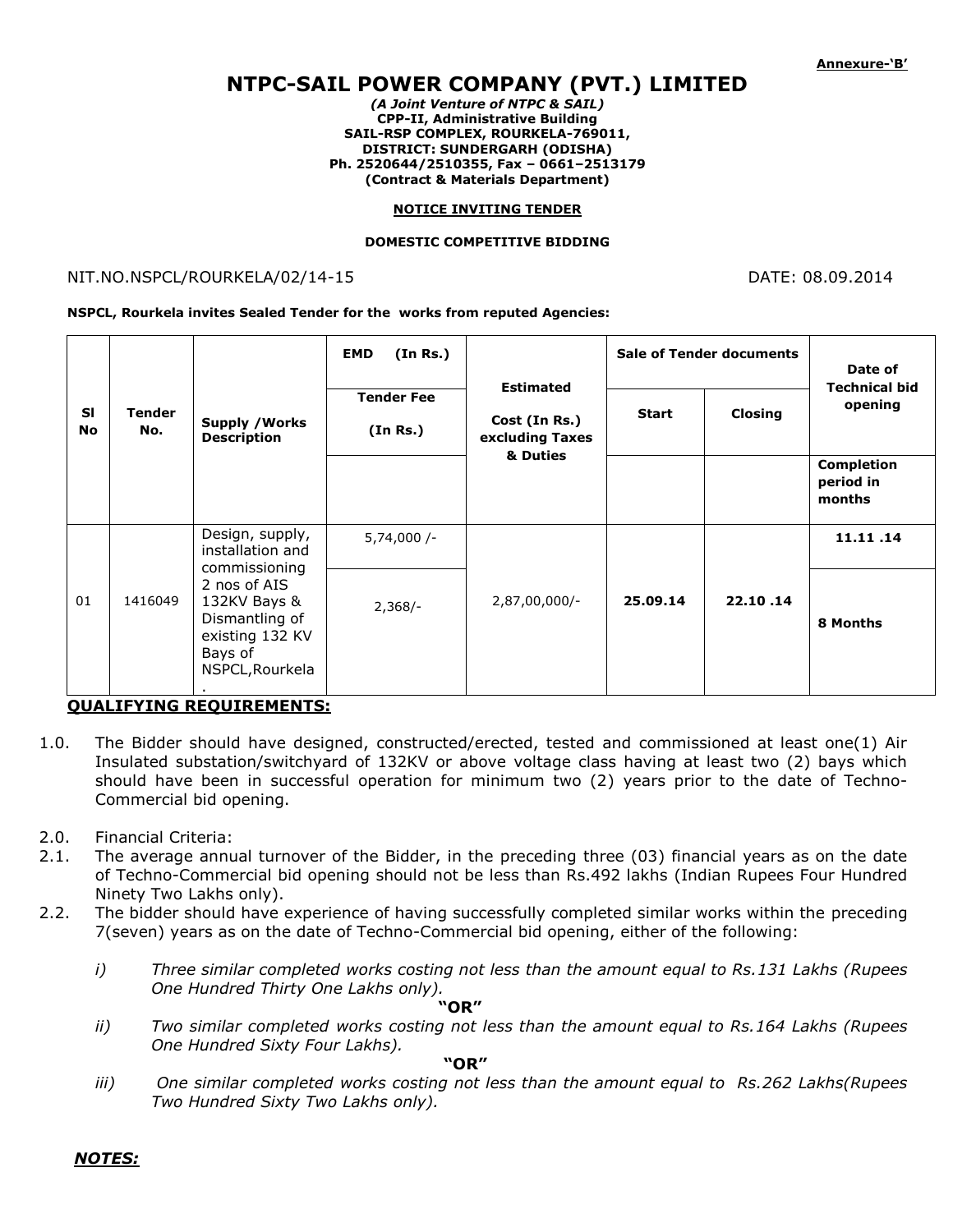- i) For the purpose of qualifying requirement, one no. Of bay shall be considered as a bay used for Line/Transformer/Reactor/Bus Coupler/ Bus Transfer or Bus Section and comprising of at least one Circuit Breaker, two disconnectors and single phase current transformers.
- ii) Other income shall not be considered for arriving at annual turnover.
- iii) The Phrase "Similar works" shall mean design, construction/erection, testing and commissioning of Air insulated Substation/Switchyard of 132 KV or above voltage class.
- 2.3. Notwithstanding anything stated above, the Employer reserves the right to assess the capabilities and capacity of the Bidder to perform the contract, should the circumstances warrant such assessment in the overall interest of the Employer.

## **NB:**

- 1. For QR No.1, the bidder shall submit documentary evidence in support of meeting the QR like copy of supply completion certificate from the client/Store receipt voucher/ protocol jointly signed by purchaser and supplier/supply invoice along with purchase order & proof of payment. For other requirement of technical specification annexure -1 to be complied.
- 2. For QR No.2, the bidder shall submit the Audited Balance Sheet and Profit and Loss Account for the specified period. In case where Audited result for the last preceding FY are not available, certificate of financial statements from a practicising Chartered Accountant shall also be considered acceptable. Other income shall not be considered for arriving annual turnover.

## **General Notes:**

- 1. Tender documents can be obtained from the office of AGM(C&M), NSPCL, Rourkela on any working day from the tender sale start date as indicated above. Tender documents will be sold up to 17.00 hours of last date of sale. Request for tender documents must accompany the cost of tender documents (Non-refundable) in the form of DD/ Bankers cheque in favour of NTPC-SAIL Power Company Private Ltd, Rourkela encashable at State Bank of India, Rourkela.
- 2. The bids shall be received up to 3.30 PM on due date of bid opening in the office of AGM(C&M) NSPCL, Rourkela and shall be opened at 3.45 PM on the same date in the presence of those bidders who wish to be present. If the date of opening happens to be a closed holiday, bids shall be received up to 3.30 PM and opened on the next working day.
- 3. Request for tender documents received after the last date of sale of tender documents, due to delay on account of postal/courier service or without requisite amount of tender documents shall not be entertained.
- 4. Detailed specifications of job including scope of work/ supply and all terms and conditions of NIT shall be given in the tender documents.
- 5. Notwithstanding anything stated above, NSPCL reserves the right to assess bidder's capability and capacity to perform the contract, should the circumstances warrant such assessment in the overall interest of NSPCL and decision of NSPCL in this regard shall be final.
- 6. The bidding documents shall be issued to all bidders upon their depositing the requisite cost of bidding documents along with request letter without prima-facie examination of qualification status. The qualification status shall be examined by the tender committee only during the process of evaluation. However, such issue of tender documents will not automatically mean that bidders are considered qualified.
- **7.** Single stage two envelope bidding system shall be adopted for the subject package.

## **First envelope shall contain**

- **b) EMD**
- **c) Letter of undertaking.**
- **d) Supporting documents for fulfilling the qualifying requirements.**
- **e) Signed and stamped tender documents, terms & conditions and un-priced bid which shall be considered as technical bid & Second envelop shall contain**
- **f) price bid only duly filled in, signed and stamped.**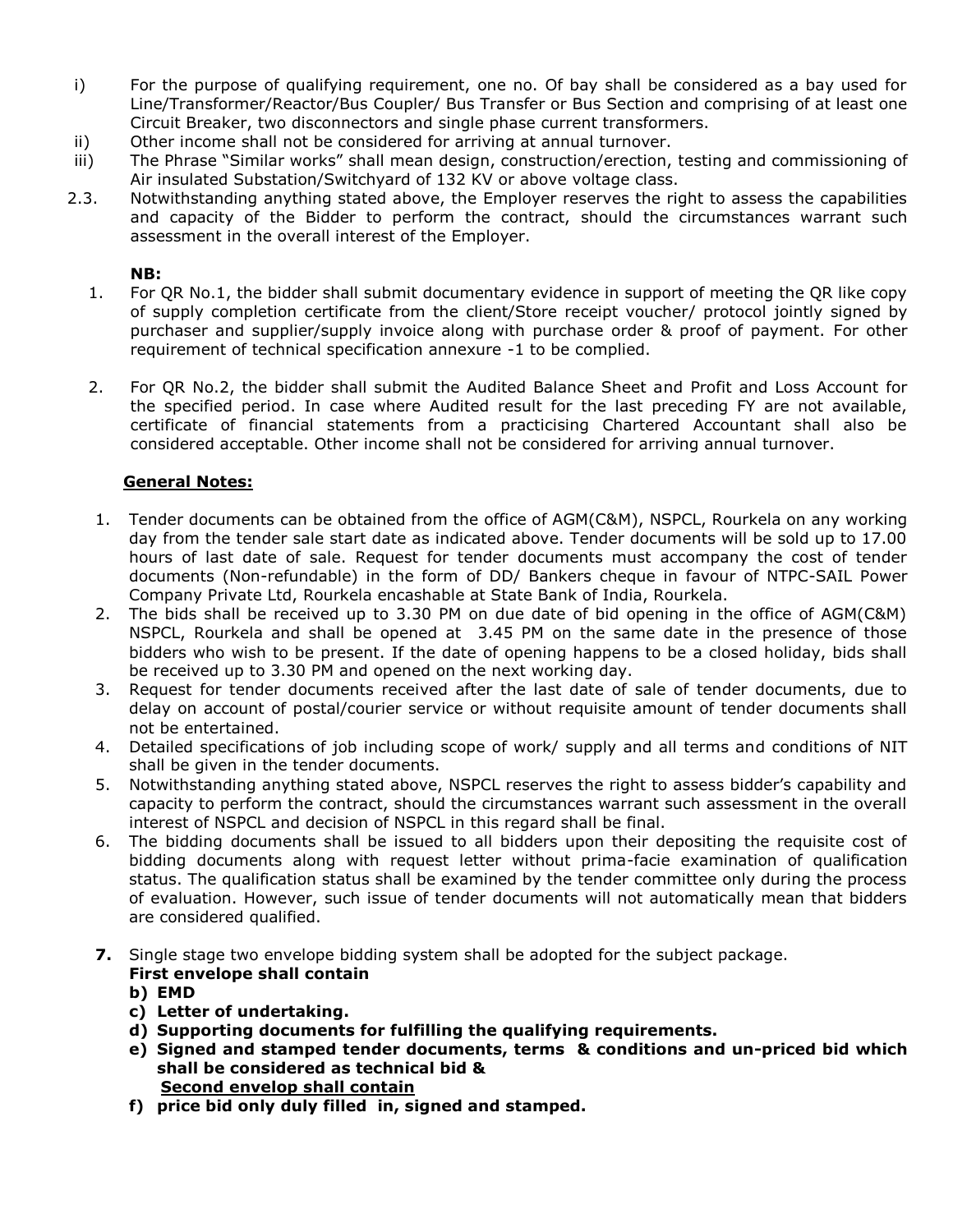- **g) Both technical and price bids shall be submitted before bid submission time and date. Bidder shall clearly indicate on the respective envelopes as Technical Bid along with EMD details and Price bid.**
- 8. For fulfilling the Qualifying requirements, intending bidder shall be required to submit the following documents along with their technical bid.
- a. EMD in prescribed forms.
- b. Certificate of CA, Audited Profit & Loss Statement shall be accepted in support of Annual turnover.
- c. Copies of work orders/purchase order covering awarded value, detailed scope of work/ terms & conditions/ bill of quantities **along with proof of execution/ completion certificate as per above qualifying requirement.** The bidder shall provide the reference list with contact address.
- d. Independent Provident Fund (PF) Code Number of their establishment registered with the Regional Provident Fund Commissioner (RPFC).
- e. Firm's documents like Memorandum & Articles of association/ Partnership/ Proprietorship Deed/ Certificate of Incorporation etc., with latest changes if any.
- f. Income Tax Permanent Account Number (PAN), Sale Tax registration numbers.
- g. Vendor should submit Independent Employees State Insurance Corporation (ESIC) code number of their establishment (17 digit code). If the same is not applicable documentary evidence for the same should be submitted along with bid.
- 9. Intending bidders who fulfill the above-stipulated qualifying requirements are advised to visit the site to familiarize themselves with the nature and quantum of work/supply and site conditions.
- 10. Envelope containing Technical Bid, EMD and supporting documents for fulfilling the Qualifying Requirements will be opened first as on Technical Bid Opening date. Price bids of only those bidders will be opened who meet the criteria of Qualifying Requirements as specified above.
- 11. NSPCL shall not be responsible for any loss/ postal delays/ non-receipt of request for Tender documents, bids etc sent by postal/courier.
- 12. If the last date of receiving application and date of bid opening coincides with a holiday, the date will be shifted to the next working day.
- 13. Tender without earnest money deposit (EMD)/ inadequate amount of EMD and not in prescribed form are liable to be rejected.
- 14. Small-Scale Industries registered with NSIC/SSIDC (registered in Odisha)/MSME shall be exempted from payment of cost of tender documents and Earnest Money Deposit (EMD).

Address for communication: Addl.General Manager (C&M) NTPC-SAIL Power Company Pvt Ltd, CPP-II, Administrative Building, SAIL-RSP Complex, Rourkela Steel Plant, Rourkela-769011, Odisha